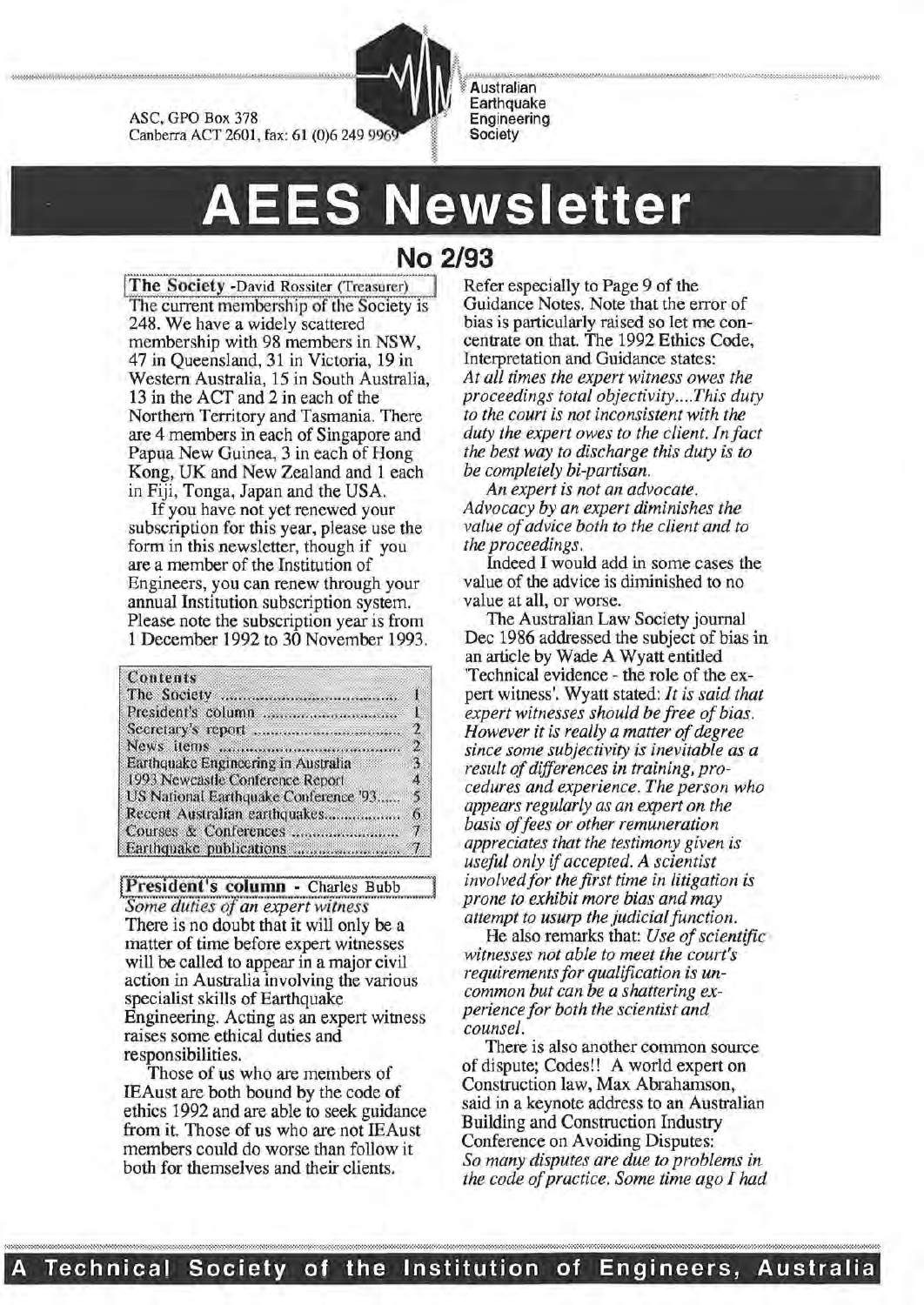*to cross-examine (two) experts on the concrete code who had served on the committee that had produced one of the main concrete codes in the UK and they gave absolutely conflicting views of what the code meant!!* 

In conclusion then, we must hope that we will not have the same trouble in Australia.

If you want to read up on this subject I can suggest *The trial of the expert A study of expert evidence and forensic experts.* by Ian R. Freckleton, OUP Melbourne 1987.

But at least I suggest you follow the *Interpretation and Guidance for Members*  in the absence of specific advice.

Intensity - Kevin McCue (Hon Sec) As a result of the International Geophysical Year in 1957 and deployment of the Worldwide Standardised Seismographic Network through the 1960's, *Intensity* is not now routinely used by ASC seismologists to locate earthquakes. It is used however to determine the size and location of historical or preinstrumental earthquakes by comparing their felt areas with those of recent earthquakes for which the magnitude can be measured. Other regular users of the scale in Australia are the insurance assessors, engineers and builders.

A committee of the NZ National Society for Earthquake Engineering has recently revised the MM scale (Eiby, 1966) in use there (Bull NZNSEE, 1992). A committee has been formed at the Earthquake Engineering Research Institute to revise the MM Intensity scale in the US, which culminated in a workshop on 5 May 1993 in Memphis. The workshop has invited international participation to get agreement on proposed changes to the scale.

The MM scale is obviously still a very useful tool for the earthquake engineering and insurance professions.

The time is overdue for a rethink of Australian practice. Do we still need an intensity scale? If so- should we adopt the new NZ scale, adapt it for Australian earthquakes and local construction practice and materials, develop a local product or adapt something else - say the MKS scale?

The executive believes that the AEES is the appropriate organisation to lead the debate here, it is in our charter as a learned society. We propose to form a national committee to investigate these questions and provide a national representative to the US committee.

A number of members familiar with the scale have already volunteered to participate, others are welcome. Please ring or fax me by the end of June. (ph: 06 249 9675, fax: 06 249 9969).

**AEES'92 Conference Proceedings** The attractively bound proceedings have now been published and can be purchased from the Hon Sec (at address above) for \$15 which includes post and packaging to anywhere in Australia.

MAXIMUM FELT INTENSITY 1900 - 1990



Figure 2. Maximum felt intensity in modified Mercalli Scale in the Sydney Basin, 1900-1990.

\* from Denham, AEES '92 Conference Proceedings

News items<br>:AGSO review The long awaited Richards review into AGSO has been published. The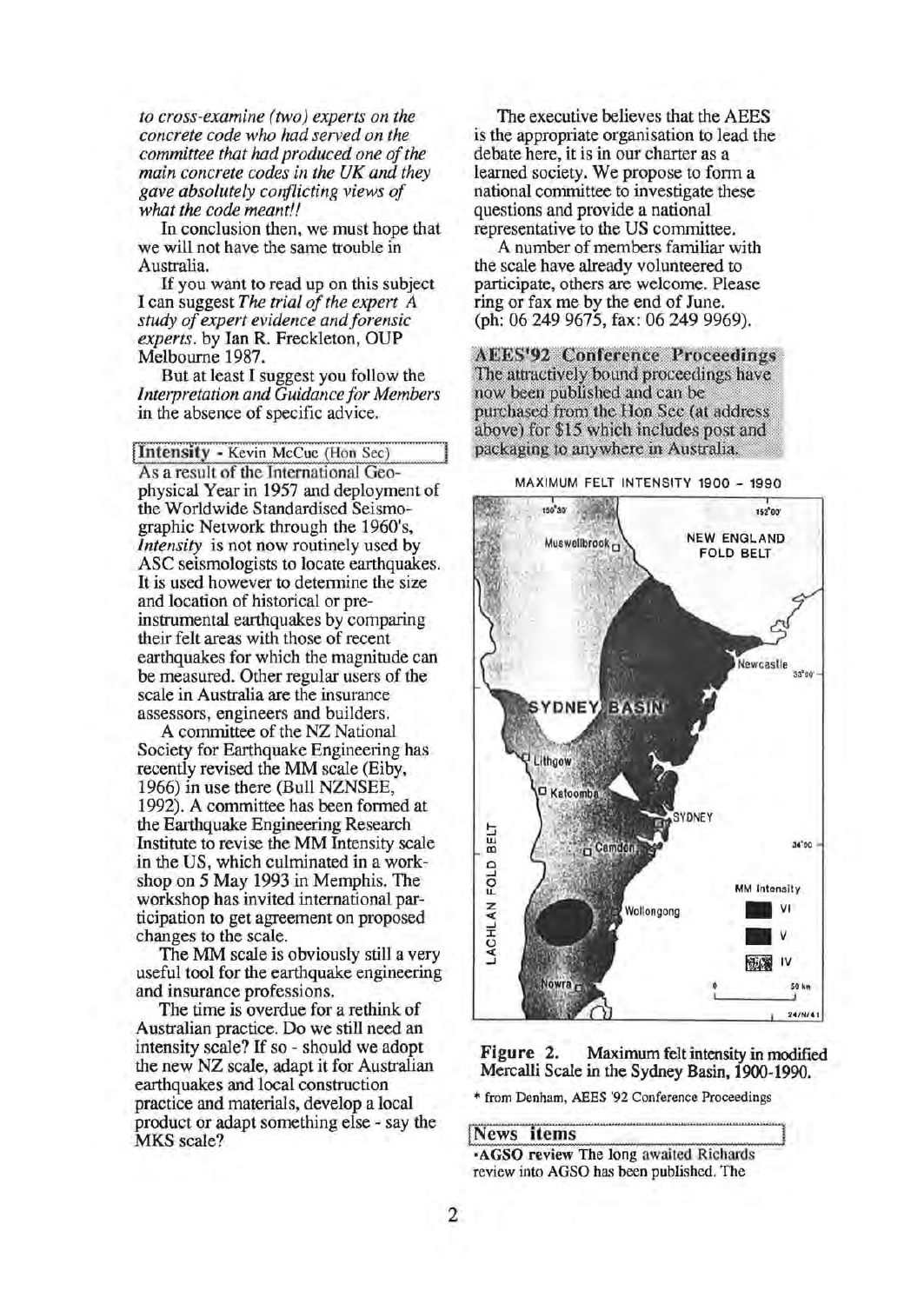Ministers, Crean and Lee, are expected to respond in the Budget. The report recommends that AGSO become a Statutory Authority, the Australian Seismological Centre be merged into an Observatory Group but the Nuclear Monitoring function be returned to Foreign Affairs (the client) and likewise the Antarctic functions to the Antarctic Division.

Splitting up the ASC would severely damage the ASC's earthquake monitoring capability, both of Australia and the World.

• PCEE '91 - Proceedings are available. The 1120 page 3-set volume contains the 87 programmed papers, 3 on the 1989 Newcastle earthquake, and addresses of the keynote speakers on theme issues: Microzoning, Non-structural elements, Areas of low seismicity and reinforced concrete design. Price \$NZ150.00 incl post. from:NZNSEE, PO Box 17-268, Karori, Wellington, NZ.

• The Loma Prieta Earthquake Reconnaissance report is published as a supplement to vol 6 of the journal *Earthquake Spectra.* (Ed. L Benuska). A video of its effects is available on loan to members of IEAust, from IEAust Canberra.

#### Professional 'crooks' selling their names and signatures....

The following article (pertinent to the President's column above) appeared in the Canberra Times Wed April 8, 1992 p20: Professional consultants are 'crooks' and lawyers 'prostitutes' if they tell clients only what they want to hear, ICAC Commissioner Ian Temby QC said yesterday.

Mr Temby, speaking at an ethics symposium, questioned whether there was such a thing as an impartial consultant who gave the same advice regardless of who was paying for it.

'The views of experts with appropriate qualifications are constantly sought, obtained and placed before decision makers whether they be counsels or appellant tribunals,' Mr Temby said.

'More than one witness before me in concluded matters has stated or accepted that if they pay then they expect to, and do get, the advice that suits their cause.

Perhaps they exaggerate but if to an extent they are right, then the advice is coming from crooks' .....

Mr Temby said truth was an absolute and should not be allowed to become a relative concept. He said all human

relations were best served by honest dealing.

Earthquake Engineering in Australia - John Wilson, University of Melbourne

The new Australian Earthquake Loading Standard AS 1170.4 is due for release in the second half of 1993. The Standard is based primarily on North American experience with some modifications for local Australian seismicity conditions.

The earthquake loads imposed on a structure are given in terms of the seismic base shear force V, where:

$$
V = (ICS/R)W
$$
, and

$$
0.01 \le V \le (2.5 \text{ a I/R})W
$$

 $W =$ The gravity load (dead load plus a proportion of live load)

I= Importance factor recognising essential and hazardous facilities.  $I = 1.0$  for ordinary structures; 1.2 for essential facilities.

CS = Elastic response spectrum which provides an estimate of the earthquake loads in the elastic range.

$$
CS = 1.25 \text{ a } S/T^{2/3} \le 2.5 \text{ a}
$$

a = Acceleration coefficient representing the site peak effective ground acceleration (as a fraction of gravity) associated with a 500 year return period earthquake. (eg.  $a = 0.08$  for Melbourne and Sydney; 0.11 for Newcastle).

 $S =$  Site factor reflecting the soil profile  $(S = 0.67$  for hard rock; 2.0 for soft soil)  $T =$ Building fundamental natural period.  $R =$ Structural response modification factor reflecting the ductility or energy absorbing characteristics of the structural system.(R ranges from 1.4 for unreinforced masonry to 8.0 for special moment frames of steel and concrete).

Whilst the peak effective ground acceleration values have been developed from Australian data, the shape of the elastic response spectra (CS) and the magnitude of the R factors are essentially based on North American recommendations.

A wide range of research projects are currently being undertaken by the Department of Civil and Environmental Engineering at both The University of Melbourne and Adelaide University and the Seismology Research Centre at the Royal Melbourne Institute of Technology, to investigate the applicability of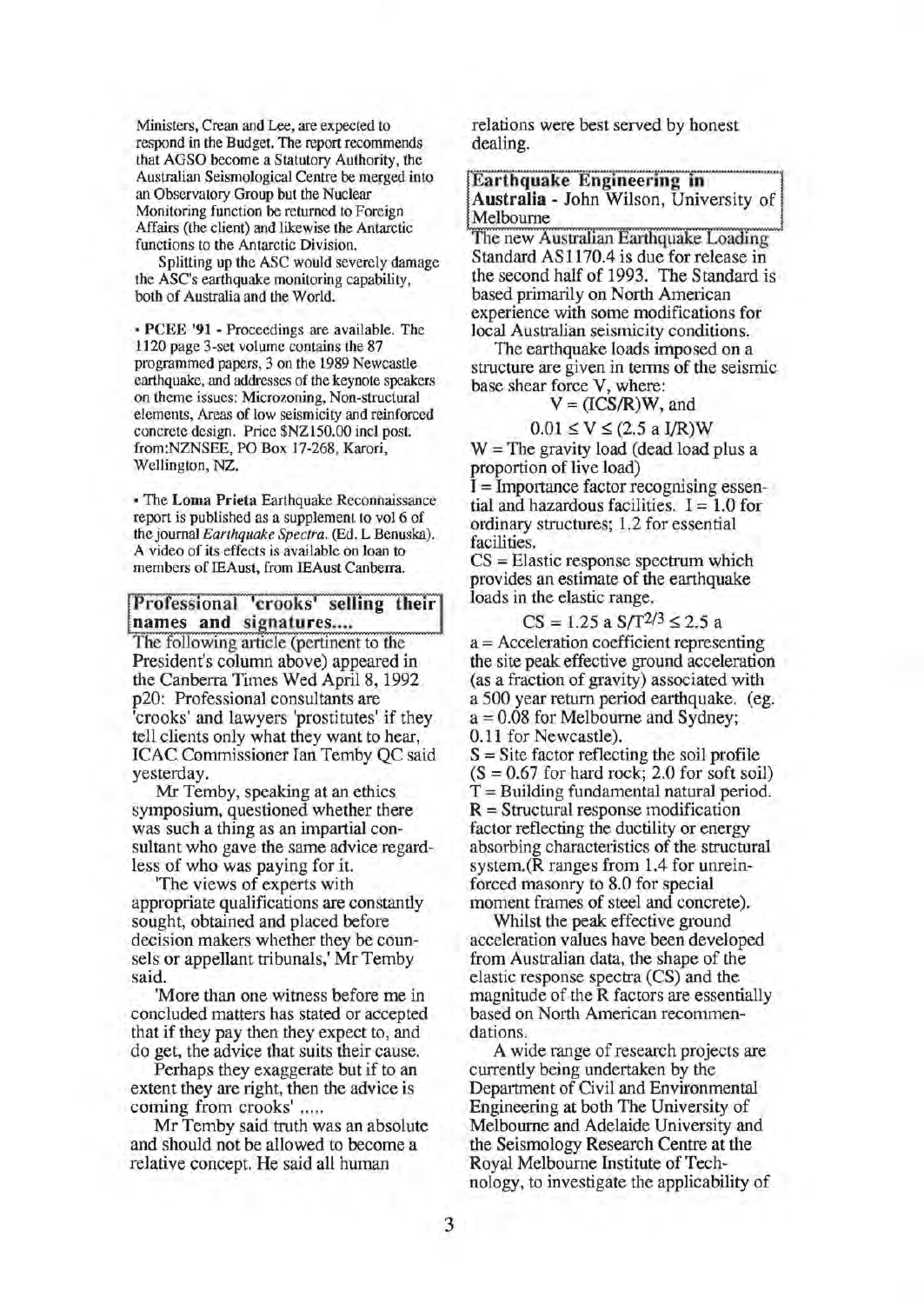using Californian information and recommendations for Australian conditions. A description of some of the areas being investigated is discussed below.

#### 1. Interplate and intraplate earthquake ground motions

Researchers at AGSO, RMIT and The University of Melbourne are conducting a study of a wide range of interplate and intraplate earthquake records in order to investigate the shape of the response spectrum generated by each of these types of earthquakes.

#### 2. Aseismic behaviour of steel frames structures

2.1 Light Gauge steel framing. The response of light gauge steel framing to earthquake excitation is being investigated at The University of Melbourne in collaboration with BHP. Both analytical and experimental techniques are being used in the investigation, including the use of a 2.5m x 2.5m two-directional earthquake shaking table facility. The aseismic performance of the light gauge steel framing is being studied for both the local and international markets. 2.2 Ductility of steel moment frame structures. The elastic and inelastic earthquake response of a 10 storey moment frame steel building is being investigated at The University of Melbourne using both Californian and local Australian earthquakes. The aim of the research is to investigate the appropriateness of the 'R' values used in AS 1170.4 for steel moment frames.

#### 3. Ductility of reinforced concrete structures

3.1 The behaviour and energy absorbing capabilities of moment frame beam column joints under cyclic loading is being investigated at The University of Melbourne.

3.2 The aseismic behaviour of medium rise reinforced concrete shear wall and moment framed structures is being investigated using the uniaxial earthquake shaking table facility at Adelaide University. The moment frames have been detailed in accordance with AS3600 and the study aims to investigate the 'R' factor associated with this type of structural system.

3.3 The inelastic behaviour of reinforced concrete moment frame and shear wall high rise structures under earthquake excitation is being investigated at The University of Melbourne. The non-linear structural analysis program ET ABS and DRAIN-2D are being used in the theoretical study, together with typical interplate and intraplate earthquake ground motions.

#### 4. Aseismic performance of unreinforced masonry

4.1 The in-plane behaviour of unreinforced masonry shear walls subject to earthquake loading are being investigated at Adelaide University. Both the strength and stiffness characteristics of the masonry walls are being examined. 4.2 The out-of-plane response of unreinforced masonry parapet walls to earthquake loading is being investigated at The University of Melbourne using the earthquake shaking table facility. The aim of the investigation is to develop some cost effective retrofitting techniques for reducing the vulnerability of unreinforced masonry structures to earthquake forces.

5. Non Structural Components The performance of flexibly mounted equipment located on the ground and elevated in a structure to earthquake ground motions is being investigated by the spring manufacturer G.P. Embelton and Co. in collaboration with The University of Melbourne. Both analytical and experimental techniques are being used to carry out the study and compare the equipment response with the recommendations in AS 1170.4

#### 6. Torsional Effects in Earthquake Response of Buildings An international research program investigating the non-linear torsional behaviour of buildings subject to earthquake ground motion is being carried out at The University of Melbourne in collaboration with London University in the U.K.

This is a selection of the research projects currently being undertaken. The editors would like to hear of other research or consultancy projects being carried out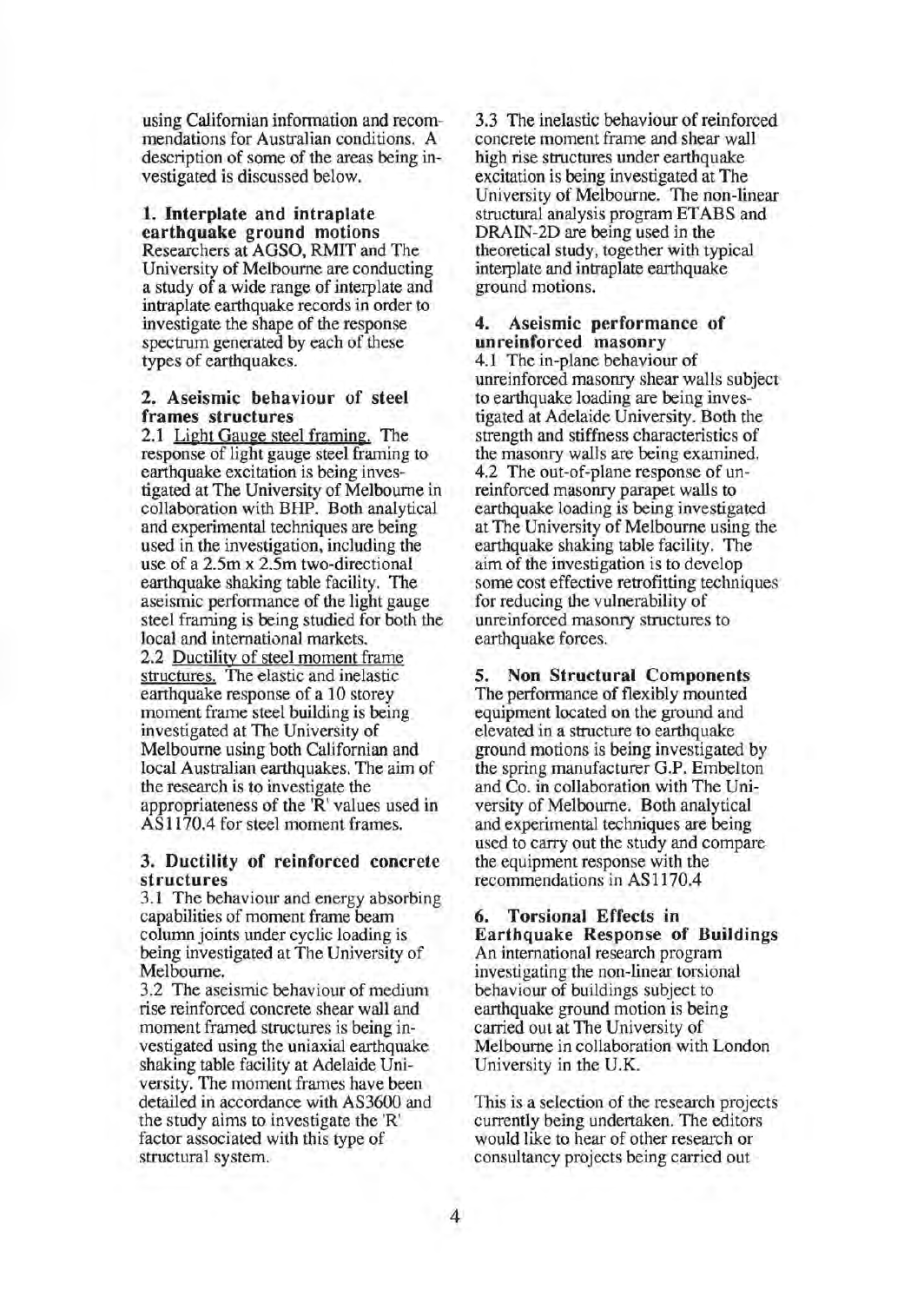locally or internationally for inclusion in future editions of the newsletter.

Gary Gibson reports on the Newcastle conference: *Uncovering the Mysteries*  Seismology Research Centre, RMIT

Another workshop on the 1989 Newcastle earthquake was held from 4-6 April 1993 at the University of Newcastle. It was convened by the Newcastle City Council, the University of Newcastle and CERA and attracted almost 100 participants from a wide range of backgrounds.

The workshop emphasised the impact of the earthquake on local government and emergency services. Review papers on seismology and earthquake engineering provided an introduction for participants from other backgrounds.

Harold Stuart, Director of Health and Building Services for the Newcastle City Council, demonstrated his unique experience to provide a review of the impact of the earthquake on local government. This covered the period immediately after the earthquake, the recovery phase, and implications for those urban areas that have not yet experienced their earthquake.

Detailed papers were presented on an increase in pipe breaks in the Newcastle area over the years following the earthquake. It was suggested by Konrad Moelle, Harry Cantle and others that the brittle nature of underground pipes makes them sensitive to short and long term changes in ground stress and strain.

A number of speakers discussed the implications of earthquakes for emergency management. Senior emergency services staff are now well aware of the possibility of earthquakes in Australia. The development of appropriate and credible education and training programs will require considerable effort.

 $\mathcal{L}_{\mathcal{A}}$ )

> An interesting display was presented by the Newcastle Region Public Library which has created a Newcastle Earthquake Database. This covers geology, seismology, engineering, insurance, social services, disaster management, building damage and other areas from a wide variety of infonnation sources. The Database will be a one stop information source on the Newcastle

earthquake. It has a computerised bibliographical listing, and it is hoped to include the full text of cited documents where possible.

There were some lively discussions on use of the maximum credible earthquake to shock people into consideration of earthquakes in planning and design. Some speakers believed that seismologists should, and in fact have the duty, to describe the largest earthquakes that can occur in an area. Others believed that presentation of rare, dramatic and uncertain events will reduce the credibility of seismologists and engineers who are attempting to quantify earthquake hazard and vulnerability and to reduce earthquake risk.

The workshop ended with a tour of Newcastle in perfect weather, then lunch and a concluding forum in the rebuilt Workers Club.



Cartoon couriesy of Sydney Morning Herald.

1993 US National Earthquake Conference - Mike Griffith (Civil) Engineering Department, Adelaide University)

Earthquake Hazard Reduction in the Central and Eastern United States: A Time for Examination and Action

Summary The conference was well attended with over 600 participants including a strong contingent from Australia. The conference was of particular interest to Australia because of its focus on problems relevant to the Eastern and Central U.S. where the geological, seismological, and structural aspects of